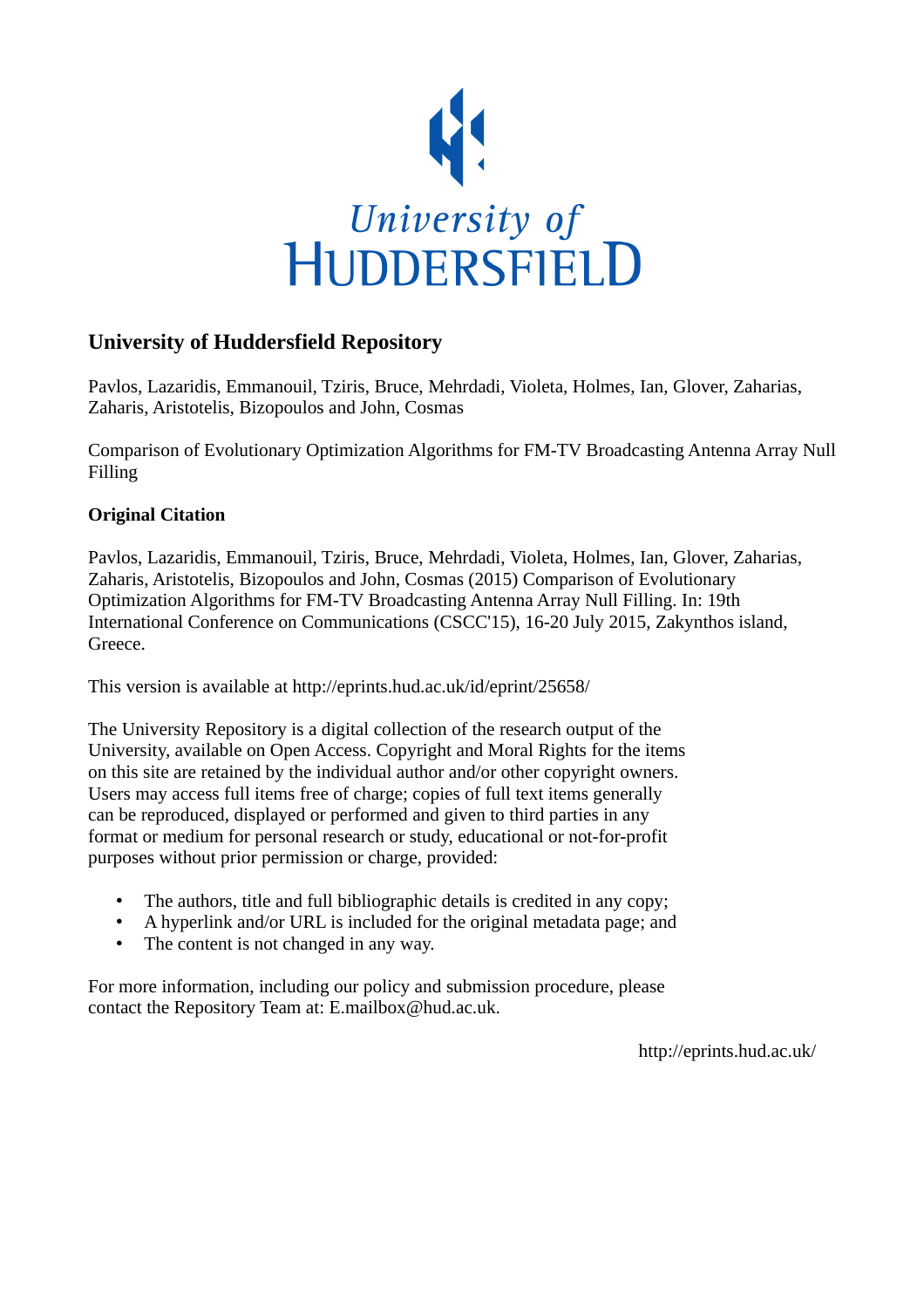# Comparison of Evolutionary Optimization Algorithms for FM-TV Broadcasting Antenna Array Null Filling

Emmanouil Tziris, Pavlos I. Lazaridis, Bruce Mehrdadi, Violeta Holmes, Ian A. Glover, Zaharias D. Zaharis, Aristotelis Bizopoulos, and, John P. Cosmas.

*Abstract — Broadcasting antenna array null filling is a very challenging problem for antenna design optimization. This paper compares five antenna design optimization algorithms (Differential Evolution, Particle Swarm, Taguchi, Invasive Weed, Adaptive Invasive Weed) as solutions to the antenna array null filling problem. The algorithms compared are evolutionary algorithms which use mechanisms inspired by biological evolution, such as reproduction, mutation, recombination, and selection. The focus of the comparison is given to the algorithm with the best results, nevertheless, it becomes obvious that the algorithm which produces the best fitness (Invasive Weed Optimization) requires very substantial computational resources due to its random search nature.*

*Keywords— antenna array, null filling, evolutionary optimization algorithms, Particle Swarm, PSO, Differential evolution, Invasive Weed Optimization, IWO.*

# I. INTRODUCTION

Research on antennas has become very challenging, especially in the area of broadcasting [1-2]. A lot of techniques have been proposed for the design of base station antenna arrays in order to satisfy requirements, which are essential for broadcasting applications [3-4]. These requirements usually considered by a broadcasting antenna array are given below: (a) due to the large distance between the transmitting base station and the service area, the antenna array needs to produce a very narrow main lobe which, in conjunction with the need for reduction of the spatial spread of radiated power, results in the requirement of maximum gain. (b) Provided that the broadcasting base station is usually located at higher places relative to the service area, the main lobe is required to be tilted from the horizontal plane. Due to the large distance from the service area, the tilting angle is usually small (between 2 and 4 degrees).

(c), in order to have satisfactory reception of transmitted signal inside an angular sector under the main lobe, the directional gain is not permitted to fall below a certain value in relation to the maximum gain value, which results in filling of radiation pattern nulls inside the above-mentioned angular sector. The level of null filling depends on the service type (e.g., FM radio, TV DVB-T) and the value of signal-to-noise ratio (SNR), (iv) In order to reduce the power reflection along the feeding lines and thus increase the efficiency of the whole feeding network, the impedance matching condition is required for every array element, which means that the standing wave ratio (SWR) of every element must be close to unity.

It is obvious that the design of such an antenna array is a multi-objective problem, since the above requirements must be simultaneously satisfied. Therefore, an optimization method is necessary to solve this kind of problem, [5-7]. Such an efficient method recently proposed is the Invasive Weed Optimization (IWO) method [5-12]. The IWO is an evolutionary method inspired from the invasive nature of weeds. Due to its fast convergence and performance, the IWO has been chosen to solve many problems in the area of electromagnetics. The optimization methods under study have been applied to optimize linear arrays according to the abovespecified requirements. In all the cases studied here, a uniform-amplitude excitation distribution is considered to be applied on the array elements, since excitations of equal amplitudes are easily implemented in practice. In the two studied cases, linear arrays of 8 and 16 isotropic sources, respectively, are optimised for maximum gain, main lobe tilting and null filling, while the impedance matching condition is not required due to the use of isotropic sources. The radiation characteristics of each array need to be calculated for every evaluation of the fitness function, which is going to be minimized by the optimization methods. The optimization results exhibit the relative effectiveness of the proposed methods. More specifically, the IWO method has initially been proposed by Mehrabian and Lucas [5]. The IWO algorithm simulates the colonizing behavior of weeds in nature. Initially, a population of weeds is dispersed at random positions inside an N-dimensional search space, where N is the number of parameters to be optimized by the IWO algorithm for the given problem. These positions are produced by a uniform random number generator. The optimization algorithm is an iterative process and consists of three basic steps repeatedly applied on each iteration.

Emmanouil Tziris, and John Cosmas are with the School of Engineering and Design, Brunel University, London UB8 3PH, UK.

Pavlos I. Lazaridis, Bruce Mehrdadi, Violeta Holmes, and Ian A. Glover are with the Department of Engineering and Technology, University of Huddersfield, HD1 3DH, UK.

Zaharias D. Zaharis is with Aristotle University of Thessaloniki, GR-54124 Thessaloniki, Greece. Aristotelis Bizopoulos is with the Department of Electronics, Alexander Technological Educational Institute of Thessaloniki, GR-57400 Thessaloniki, Greece.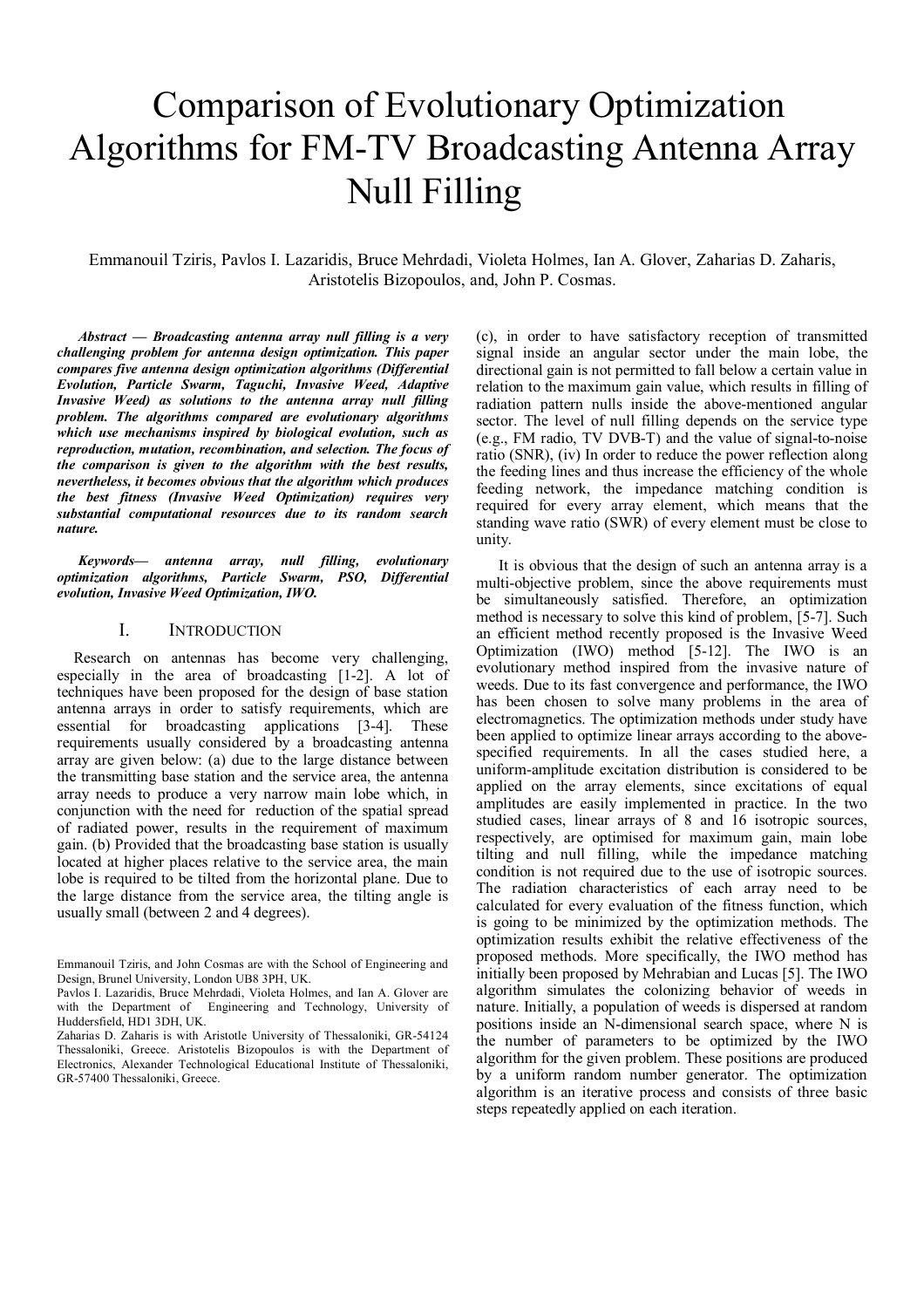In artificial intelligence, an evolutionary algorithm (EA) is a generic population-based metaheuristic optimization algorithm. An EA uses mechanisms inspired by biological evolution, such as reproduction, mutation, recombination, and selection. Candidate solutions to the optimization problem play the role of individuals in a population, and the fitness function determines the environment within which the solutions "live". Evolution of the population then takes place after the repeated application of the above operators. Artificial evolution (AE) describes a process involving individual evolutionary algorithms. EAs are individual components that participate in an EA.

Antenna arrays play an important role in detecting and processing signals arriving from different directions. The goal in antenna array geometry synthesis is to determine the physical layout of the array that produces a radiation pattern that is closest to the desired pattern. The shape of the desired pattern can vary widely depending on the application.

Before starting to use an EA, setting up the problem is required, which means making sure than an EA is the optimal solution to the problem. Secondly, the parameters that need optimization must be decided. The parameter which needs to be maximized is the fitness of the population and it is used to generate the next population after being evaluated.

Some basic optimization concepts for electromagnetic applications will be evaluated for this project and these are the following: 1. Differential Evolution (DE), 2. Particle Swarm Optimization (PSO), 3. Invasive Weed Optimization (IWO), 4. Taguchi's Optimization Method, 5. Adaptive IWO (ADIWO).

The main steps of an EA are explained and shown on the flowchart below for a better understanding.

1. Initialization of Population: Initially a random population size is generated. Size differs depending on the problem, so that the entire range of possible solutions is allowed.

2. Evaluation of Fitness: Each individual of the population has a fitness value which is evaluated to decide which individuals have the best fitness.

3. Selection of Population with the Best Fitness: After the fitness evaluation the individuals with the best fitness values are chosen and are used for the next population.

Termination: Steps 2 and 3 are repeated until the best fitness is found and the process is terminated.

## II. EVOLUTIONARY ALGORITHMS

# *A. Differential Evolution*

The general problem that an optimization algorithm is concerned with, is to determine the vector variable x so as to optimise:

$$
f(x); x = \{x_1, x_2, ..., x_D\}
$$
 (1)

Where, D is the dimensionality of the function. The variable domains are defined by their lower and upper bounds:

$$
x_{j,low}, x_{j,upp}; j \in \{1, ..., D\}.
$$

The population of the original DE algorithm contains NP Ddimensional vectors:

$$
x_{i,G} = \{x_{i,1,G}, x_{i,2,G}, \dots, x_{i,D,G}\}, i = 1, 2, \dots, NP
$$
 (2)

Where, G is the generation

During one generation for each vector, DE employs mutation and crossover operations to produce a trial vector:

$$
u_{i,G} = \{u_{i,1,G}, u_{i,2,G}, ..., u_{i,D,G}\}, i = 1, 2, ..., NP
$$
 (3)

Then, a selection operation is used to choose vectors for the next generation (G+1). The initial population is selected uniform randomly between the lower  $(x_{j,low})$  and upper

 $(x_{j,upp})$  bounds defined for each variable  $x_j$ . These bounds are specified by the user according to the nature of the

problem. After initialization, DE performs several vector transforms (with the above mentioned operations), in a process called evolution.

#### *B. Particle Swarm*

In PSO terminology, [13-14], every individual in the swarm is called "particle" or "agent". The number S of the particles that compose the swarm is called "population size". A population size between 10 and 50 is optimal for many problems. All the particles act in the same way like bees do, they move in the search space and update their velocity according to the best positions already found by themselves and by their neighbors, trying to find an even better position. Each particle is treated as point in an N-dimensional space. The position of the i-th particle  $(i = 1,...S)$  is represented as  $x_i = (x_{i1}, x_{i2},..., x_{iN})$ , where  $x_{in}$   $(n = 1,..., N)$  are the position coordinates. Each coordinate  $x_{im}$  may be limited in the respective (n-th) dimension between an upper boundary  $U_n$  and a lower boundary  $L_n$ , so that  $L_n \le x_n \le U_n (n = 1, ..., N)$ . The difference  $R_{n} = U_{n} - L_{n}$  between the two boundaries is called "dynamic range" of the n-th dimension. The performance of each particle is measured according to a predefined mathematical function F called "fitness function", which is related to the problem to be solved. The value of the fitness function depends on the position coordinates, i.e,  $F = F(x_i) = F(x_{i1}, x_{i2}, \dots, x_{iN})$ . Actually, the particle position is considered to be improved as the value of the fitness function is increased/or decreased (maximization or minimization problem). The best previous position (best position) of the i-th particle is recorded and represented as  $p_i = (p_{i1}, p_{i2}, ..., p_{iN}).$ The change of  $x_i$  is:  $\Delta x_i = u_i \Delta \tau$  (4)

is the time interval,  $v_i = (v_{i1}, v_{i2}, \dots, v_{iN})$  is the velocity of the i-th particle, and  $v_m (n = 1, ..., N)$  are the velocity coordinates.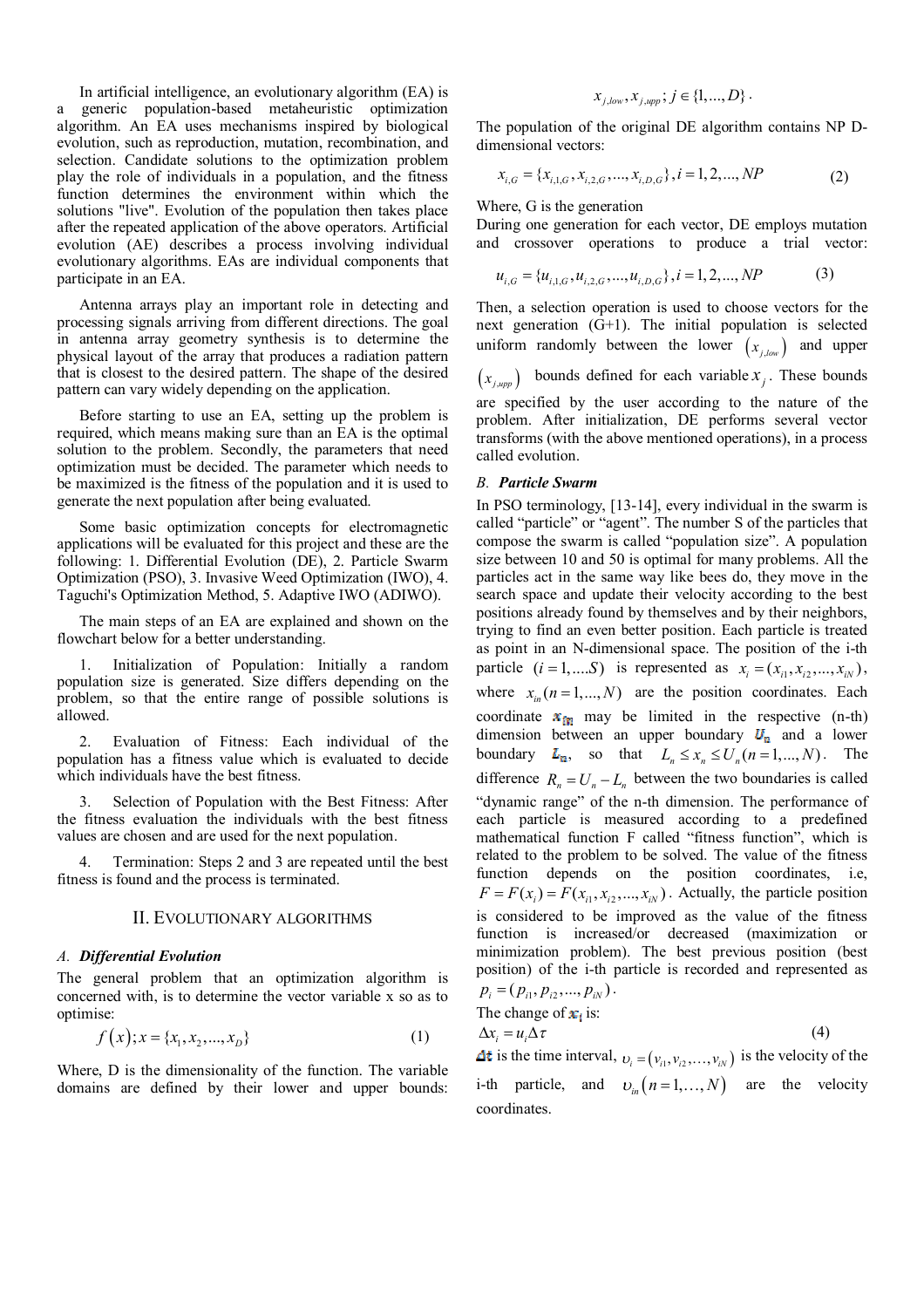Calculation of velocity:

Considering that  $\Delta t = 1$ , the position change becomes  $\Delta x = v$ . Thus, the new position of the i-th particle after a time step is given by:

$$
x_i(t+1) = x_i(t) + v_i(t+1)
$$
 (5)

Particle swarms have been studied in two types of neighborhood, called "gbest" and "lbest". In the gbest neighborhood, every particle is attracted to the best position found by any particle of the swarm which is called "gbest position".

In the lbest neighborhood, each (i-th) individual is affected by the best performance of its Ki immediate neighbors which is called "lbest position". The equation of velocity for gbest model is:

$$
u_i(t+1) = w^* u_i(t) + c_i rand(t)^* \n\left[p_i(t) - x_i(t)\right] + c_i rand(t)^* \left[g(t) - x_i(t)\right]
$$
\n(6)

Where,  $w =$  inertia weight (0.0 - 0.1), c1 and c2 are cognitive coefficient, and social coefficient respectively, and rand(t) is a function that generates random numbers from a uniform distribution between 0.0 and 1.0. The equation of velocity for lbest model is:

$$
u_i(t+1) = w^*u_i(t) + c_i\text{rand}(t)^* \n\left[p_i(t) - x_i(t)\right] + c_2\text{rand}(t)^*\left[l_i(t) - x_i(t)\right]
$$
\n(7)

# *C. Taguchi*

The development of Taguchi's method is based on orthogonal arrays (OAs) that have a profound background in statistics. Orthogonal arrays were introduced in the 1940s and have been widely used in designing experiments. They provide an efficient and systematic way to determine control parameters so that the optimal result can be found with only a few experimental runs. This section briefly reviews the fundamental concepts of OAs, such as their definition, important properties, and constructions. The procedure of Taguchi algorithm consists of five stages. These stages are the following:

1. Problem Initialization: The optimization procedure starts with the problem initialization, which includes the selection of a proper OA and the design of a suitable fitness function. The selection of an OA (E, P, L, t) mainly depends on the number of optimization parameters. Where E is the number of Experiments, P is the number of Parameters, L is the number of Levels, and t is the strength.

2. Input Parameters Designation: The input parameters need to be selected to conduct the experiments. When the OA is used, the corresponding numerical values for the levels of each input parameter should be determined. For each i th iteration and each p\_th parameter, the level difference 〖LD〗\_pi is calculated by the following formula:

$$
LD_{pi} = rr^{i-1}LD_{p1}, \ p = 1, ..., P
$$
 (8)

Where, 
$$
LD_{p1} = \frac{(max_p - min_p A)}{(L+1)}, p = 1,...,P
$$
 (9)

is the initial level difference and rr is the reduced rate. Also,  $max<sub>p</sub>$  and  $min<sub>p</sub>$  are respectively the upper and the lower bound of the p\_th parameter.

3. Experiments Conduction and Response Table Building: The fitness function  $\hat{f}it_{\theta}$  for each experiment (e) can be calculated and the fitness value is converted to the signal-to-noise  $(S/N)$  ratio  $(\eta)$  in Taguchi's method using the following formula:

$$
\eta = -20\log\log(Fitness)
$$
\n(10)

A small fitness value results in a large S/N ratio. After conducting all experiments in the first iteration, the fitness values and corresponding S/N ratios are obtained and listed. The average fitness values in dB are then extracted for each parameter and each level to build the response table by applying the expression:

$$
\overline{\eta}_{lpi} = (L/E) \sum_{e, O: A(e, p) = l} \eta_{ei} , p = 1, ..., P \& l = 1, ..., L
$$
\n(11)

4. Optimal Level Values Identification: Finding the largest S/N ratio in each column of response table can identify the optimal level for that parameter. When the optimal levels are identified, a confirmation experiment is performed using the combination of the optimal levels identified in the response table. This confirmation test is not repetitious because the OA-based experiment is a fractional factorial experiment. The fitness value obtained from the optimal combination is regarded as the fitness value of the current iteration.

5. Optimization Range Reduction: If the results of the current iteration do not meet the termination criteria, which are discussed in the following subsection, the process is repeated in the next iteration, otherwise, the procedure is terminated.

# *D. Invasive Weed & Adaptive Invasive Weed*

The Invasive Weed Optimization (IWO) is an optimization algorithm that is also proposed for Electromagnetic applications. The IWO is a numerical optimization algorithm inspired from weed colonization and it was first introduced by Mehrabian and Lucas in 2006, [5]. This optimizer can in certain instances outperform other algorithms like the particle swarm optimization (PSO) and is able to handle new electromagnetic optimization problems. The colonization behavior of weeds follows the steps bellow:

1. First, there is a set of variables that are in need of optimizing. Once these variables are selected the minimum and maximum values for these variables are set.

2. Once the variables are set, the seeds are randomly positioned in an N-dimensional problem space. Each seed position is considered to be a solution. These positions will contain a value for each variable previously set. That means N values for N variables.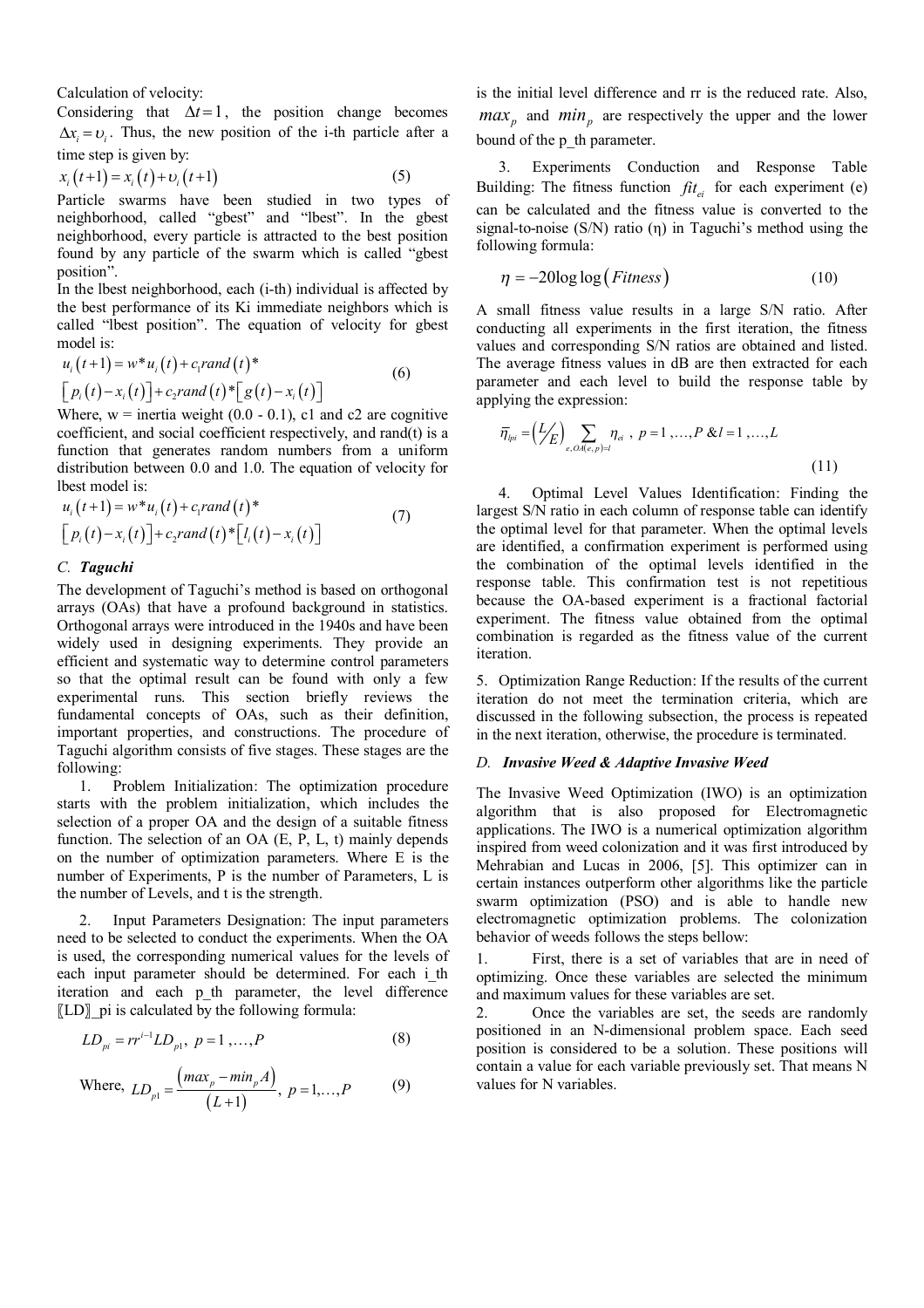3. Subsequently, each seed will grow into a plant. The fitness function returns a fitness value that represents how good the solution will be for each individual seed. Once each seed is assigned a fitness value, it is called a plant.

4. In order for a plant to produce new seeds, and how many seeds, it must meet certain fitness values. Based on the fitness value rank every plant has, it produces a number of seeds between a minimum and maximum possible number. The closer to the set variables a plant is, the more seeds it is allowed to produce.

5. The seeds created in the previous step are spread over the search space. Every new seed is distributed using random numbers for the values of its location but with the numbers whose average value equal to the parent plants location as well as varying standard deviations. The standard deviation (SD) at the present time step can be expressed by:

$$
\sigma = \frac{\left(I_{MAX} - I\right)^n}{\left(I_{MAX}\right)^n} \left(\sigma_{in} - \sigma_{fi}\right) + \sigma_{fi}
$$
\n(12)

Where, I is the number of iterations and  $I_{MAX}$  the maximum number of iterations.  $\sigma_{in}$  and  $\sigma_{ri}$  are defined as the initial and final standard deviations respectively and n is the nonlinear modulation index.

6. Once all seeds have found a position over the search area they become plants and take fitness values and rank along with their parents. In order to keep the maximum number of plants in the colony, plants that are not fit are discarded.

7. The plants that survive produce in turn new seeds and the process is repeated until the maximum number of iterations is reached or the desired fitness achieved.

In the Adaptive IWO (ADIWO), the standard deviation  $\sigma$  of the dispersion of the seeds produced by a weed is a linear function of the fitness value f of this weed. Considering that the goal is the minimization of the fitness function, σ can be estimated according to the following expression:

$$
\sigma = \frac{\sigma_{MAX} - \sigma_{min}}{f_{MAX} - f_{min}} f + \frac{\sigma_{min} f_{MAX} - \sigma_{MAX} f_{min}}{f_{MAX} - f_{min}}
$$
(13)

Where,  $\sigma_{MAX}$  and  $\sigma_{min}$  are the standard deviation limits defined in the same way as in the original IWO algorithm, while  $f_{MAX}$  and  $f_{min}$  represent respectively the maximum and minimum fitness values at a certain iteration. The ADIWO algorithm has the same structure as the original IWO algorithm. The only difference lies in the calculation of  $\sigma$ which is performed by using (13). It is easy to realize that the best weed ( $f = f_{min}$ ) disperses its seeds with the minimum  $\sigma$  $\sigma = \sigma_{min}$ ), while the worst weed ( $f = f_{MAX}$ ) disperses its seeds with the maximum  $\sigma$  ( $\sigma = \sigma_{MAX}$ ). Therefore, the weeds have different behavior depending on their fitness values. As the fitness value gets closer to  $f_{min}$ , the exploration ability of the weed is reduced and thus the weed can only finetune its near-optimal position. On the contrary, as  $f$  gets

closer to  $f_{MX}$ , the exploration ability of the weed increases and thus the weed is capable of exploring the search space to find better positions. In this way, the exploration ability of the weed colony is maintained until the end of the optimization process. Moreover, the adaptive seed dispersion makes the ADIWO converge faster than the original IWO although it is less accurate.

# III. RESULTS

The evolutionary optimisation algorithms were applied to two cases of linear array optimisation. A uniform-amplitude excitation distribution is considered in every case. The two cases considered concern a theoretical aspect of linear array design and therefore the arrays are considered to be composed respectively of 8 (case 1) and 16 (case 2) isotropic sources. In these cases, the optimization is performed for maximum array gain  $G_p$ ,  $\Delta\theta_{des} = 2^\circ$  (downward main lobe tilting), and  $g_{des} = -20$ dB(null-filling) inside a sector from 90<sup>°</sup> to 120<sup>°</sup>, which are achieved by minimizing the fitness function. Since  $G_p$  is required to be maximised without reaching any desired value, two reference values of directional gain are calculated in order to be used for comparison with *Gp*. These values are: (i) the maximum directional gain *Gbp* of a broadside linear array (i.e., array without main lobe tilting,  $\Delta\theta_{des} = 0^{\circ}$ ) composed respectively of 8 (for case 1) and 16 (for case 2) isotropic sources with equal inter-element distances *d* and equal excitation phases, and without the requirement for nullfilling, and (ii) the maximum directional gain  $G<sub>tp</sub>$  of a linear array composed respectively of 8 (for case 1) and 16 (for case 2) isotropic sources with equal inter-element distances *d* and equal excitation phase differences between adjacent sources given by the expression

$$
\Delta \phi = \frac{2\pi}{\lambda} d \sin \left( \Delta \theta_{des} \right) \tag{14}
$$

where  $\Delta\theta_{des} = 2^{\circ}$ , and finally without the requirement for nullfilling. In all the cases, the IWO algorithm is applied with  $ns_{\min} = 0$ ,  $ns_{\max} = 5$ ,  $\sigma_{\min} = 0$ ,  $\sigma_{\max} = 0.5$  and  $\mu = 2.5$ . In cases 1, where *N*=8, 14 parameters need to be optimised. A population of 82 weeds is used. Also, the algorithm terminates after 5,000 iterations. In cases 2, where *N*=16, 30 parameters must be optimized. The IWO algorithm again is using a population of 82 weeds. Due to the large number of optimisation parameters in case 2 (30 parameters), 10,000 iterations are used to complete the execution of the algorithm. All of the optimization algorithms were applied for two different scenarios. One scenario is an antenna array with eight elements and another is with sixteen elements. The chosen total number of iterations of each case was selected so that the algorithms will be able to pick the best possible final

population for each case. Each case was run 20 times for every algorithm, which is enough for an average fitness evaluation of every algorithm, except for the Taguchi algorithm which automatically selects the total number of iterations.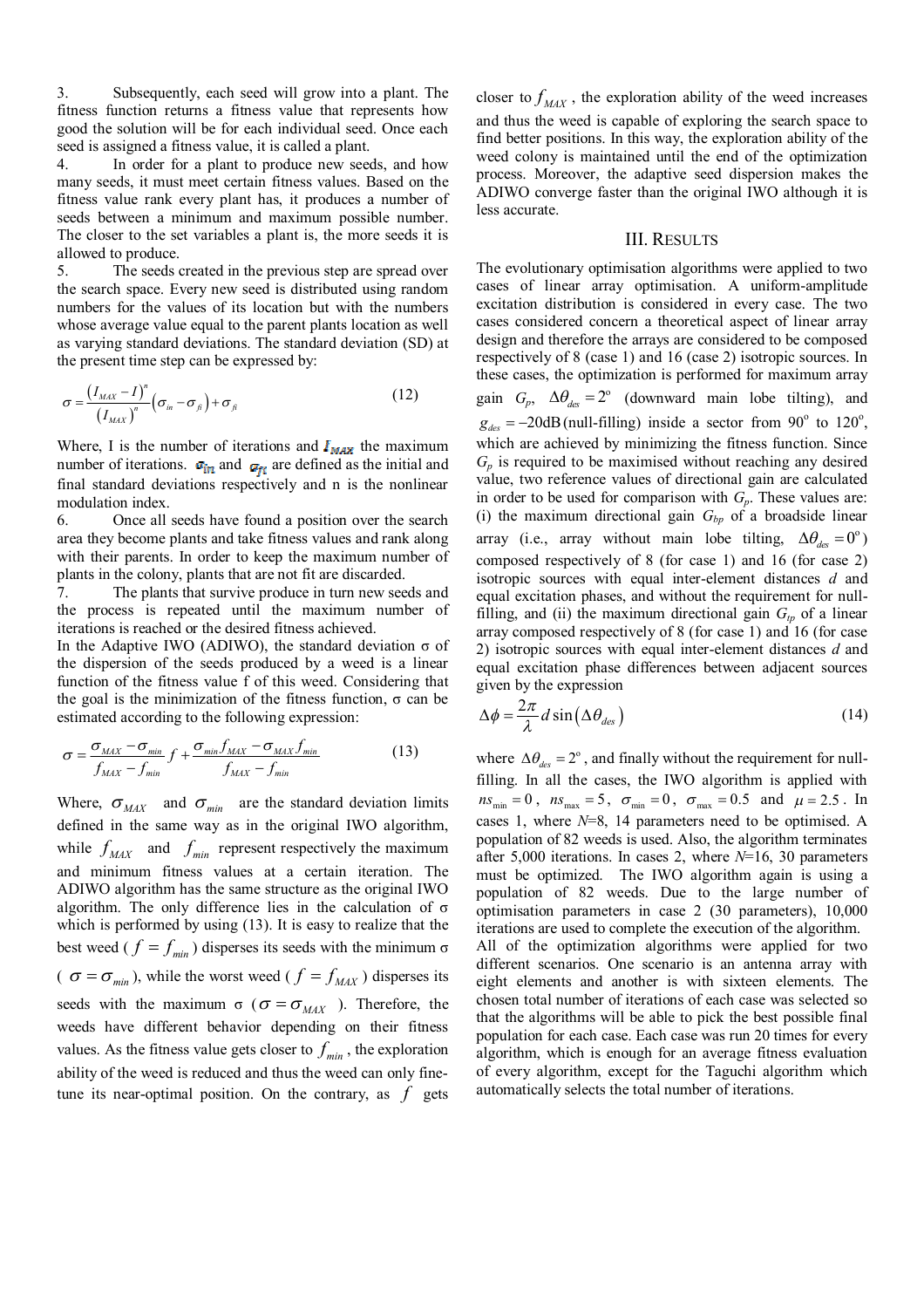

Fig. 1. Convergence (Fitness/Iterations) diagram of all the algorithms for the antenna array with 8 elements (Differential Evolution, PSO, Taguchi, IWO, Adaptive IWO).



Fig. 2. Radiation Pattern of IWO optimized antenna array with 8 elements.

The target of the simulations was to maximize gain of the derived antenna (optimization variables are: dipole element distances, positions and phases) and the gain not to drop below -20dB from the peak value between the 92º and 120º azimuth angle. The fitness values per iteration for both the antenna array with eight and sixteen elements of all the algorithms are shown and a final comparison can be obtained concerning the behavior of each algorithm. The graphs depict the average convergence of the algorithms in 20 executions. In both scenarios all of the algorithms produced a radiation pattern which satisfies an antenna design with broadcasting capabilities for UHF-VHF frequencies (relative gain is higher than -20dB between 92º and 120º, no deep null). The important observation is that the best fitness is produced by the IWO algorithm. Although, the rest of the algorithms produce initial populations with better fitness values, IWO optimizes the fitness value per iteration at a slower rate

compared to the rest of the algorithms, thus it needs a more computation time. These facts indicate the possibility of upgrades with a possible combination of algorithms.



Fig. 3. Radiation Pattern of IWO optimized antenna array with 16 elements.

# IV. CONCLUSIONS

Several evolutionary optimization algorithms are used in the design of an optimized broadcasting antenna array with nullfilling. It is established that IWO produces the best results since it gives the lowest fitness value in comparison with the other examined algorithms. Another very important factor is the time of completion needed for every algorithm, and it is seen that improved and accelerated versions of the algorithms are required.

#### ACKNOWLEDGMENT

Parts of this work were performed within the NATO SfP-984409 project "Optimization and Rational Use of Wireless Communications Bands" (ORCA). The authors would like to thank everyone involved.

## **REFERENCES**

- [1] I. Kosalay, "Estimation of RF electromagnetic levels around TV broadcast antennas using fuzzy logic," IEEE Trans. Broadcast., vol. 56, no. 1, pp. 36–43, Mar. 2010.
- [2] P. Mousavi, M. Fakharzadeh, and S. Safavi-Naeini, "1K element antenna system for mobile direct broadcasting satellite reception," IEEE Trans. Broadcast., vol. 56, no. 3, pp. 340–349, Sept. 2010.
- [3] F. J. Ares-Pena, J. A. Rodriguez-Gonzalez, E. Villanueva-Lopez, and S. R. Rengarajan, "Genetic algorithms in the design and optimization of antenna array patterns," IEEE Trans. Antennas Propagat., vol. 47, no. 3, pp. 506–510, Mar. 1999.
- [4] W. Shen and W. X. Zhang, "Pattern synthesis of non-symmetric tapered slotline antenna," Electronics Letters, vol. 42, no. 8, pp. 443–444, Apr. 2006.